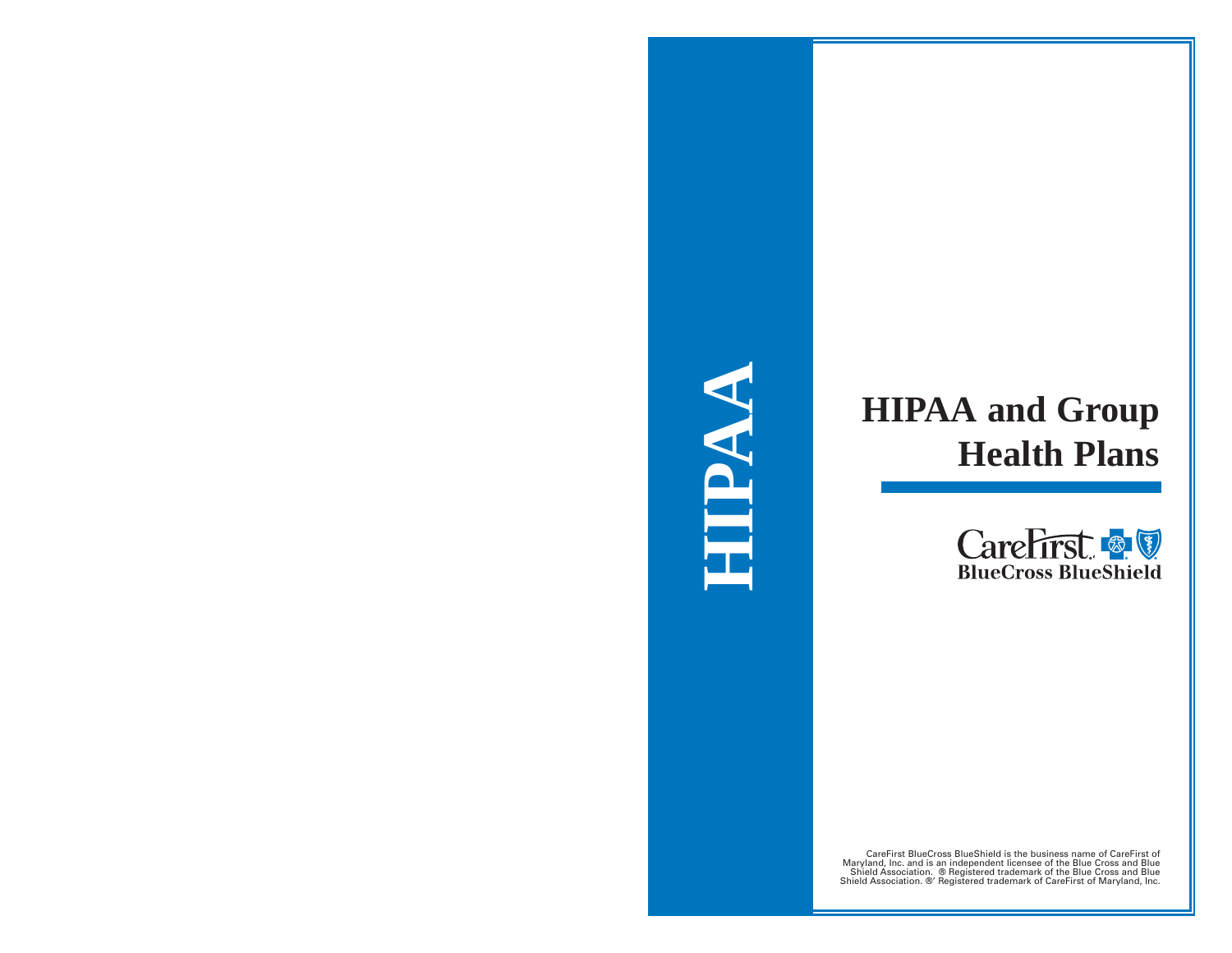### **Overview of HIPAA**

The Health Insurance Portability and Accountability Act (HIPAA) of 1996 was designed to streamline all areas of the health care industry and to provide additional rights and protections to participants in health plans.

The law includes five sections that incorporate a variety of provisions from creditable coverage and tax-related issues to health care fraud and privacy. This booklet is concerned with the implementation requirements of HIPAA relating to Transactions & Code Sets, Security and Privacy.

A wide range of health care organizations are affected by HIPAA, and are referred to under the law as "covered entities". These include:

- health plans;
- health care clearinghouses; and
- health care providers who transmit certain health information in electronic form.

**HIPAA regulations have a number of implications for employer plan sponsors, agents and brokers, even though they are not "covered entities".**

### **An Introduction to HIPAA for Transaction & Code Sets, Security and Privacy**

Sometimes called Administrative Simplification, these regulations involve two primary areas –

(1.) the standardization of health care-related transactions, and

(2.) the implementation of controls to protect an individual's health information.

- (1.) *Standardization of Health care Transactions* regulations include:
- An Electronic Transactions and Code Sets Rule; and
- **B** Several Unique Identifiers Rules.

Covered entities must be compliant with the Electronic Transactions Requirements by October 2002 (October 2003 if the covered entity has requested a 1-year extension from the government) and with the Unique Identifiers Rules 26 months after the final rule is published.

- (2.) *Controls to Protect Health Information* regulations include:
- A Privacy Rule; and
- **A** Security Rule.

Covered entities must be compliant with the Privacy Rule by April 2003 and with the Security Rule 26 months after the final rule is published.

*This booklet is provided as an informational service only and is not intended to replace or serve as legal counsel. To ensure that you and/or your company are taking the necessary steps to comply with HIPAA regulations, you should consult your attorney.*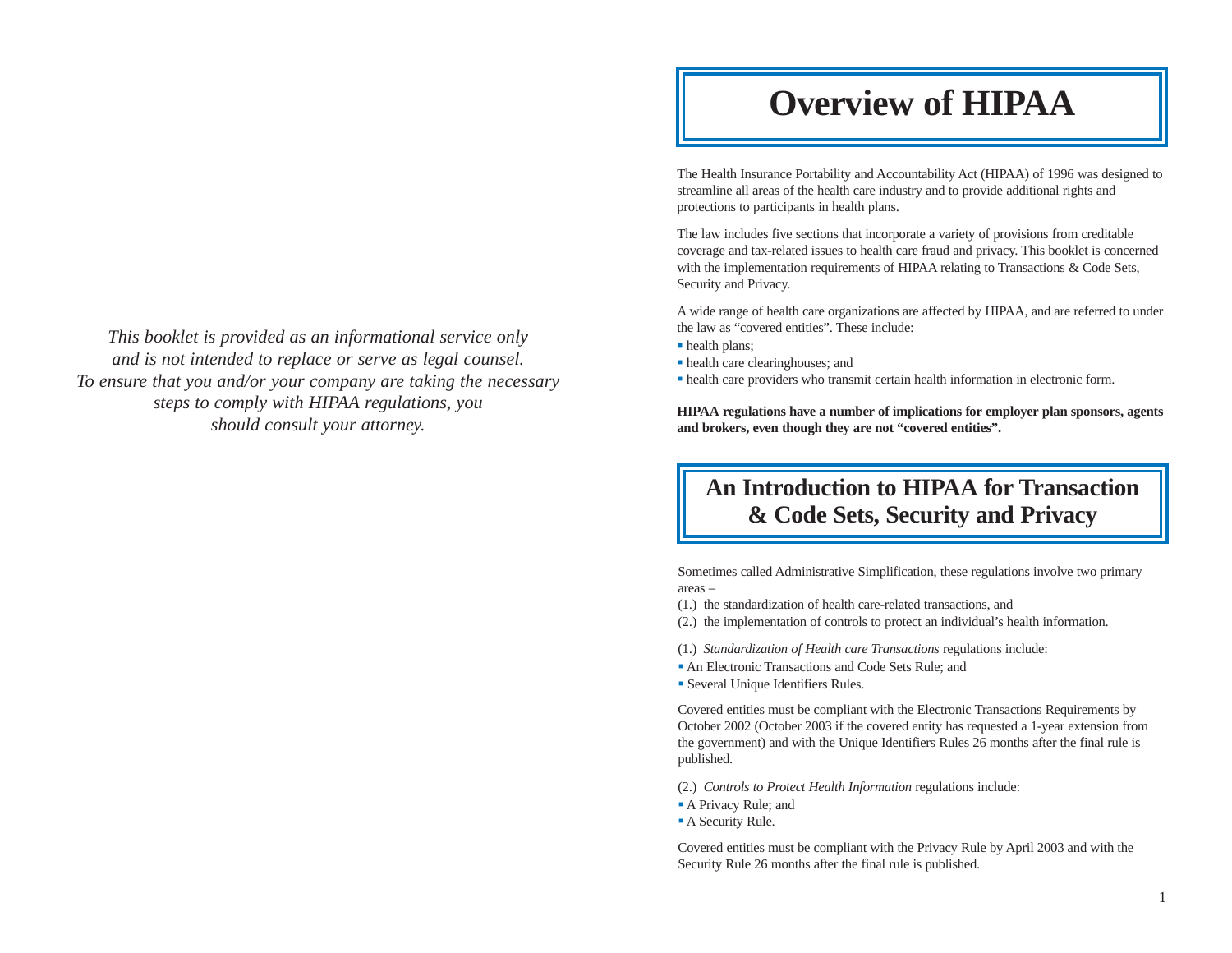In order to fully understand HIPAA, it is important to understand some key definitions. Following are a few with which we recommend you become familiar in order to ensure you appropriately comply with the law.

**Health Information** – Health information is oral or recorded in any form or medium created or received by a health plan, provider, clearinghouse, employer, etc. that relates to:

- an individual's past, present, or future physical or mental health or condition;
- the provision of health care to an individual; or
- ß the past, present, or future payment for the provision of health care to an individual.

**Protected Health Information (PHI)** – Health information becomes PHI when it is matched with another piece of information that identifies the individual or from which the individual could reasonably be identified. For ex. name, SSN, address, DOB, certificate number, etc.

**Summary Health Information** – Summary health information is stripped of all information that could identify or reasonably identify an individual, and summarizes the claims history, claims expenses, or type of claims experienced by individuals for whom an employer provides health benefits under a group health plan.

**Health Plan** – An "individual or group plan that provides, or pays the costs of, medical care." A health plan includes group health plans, health insurance issuers, managed care plans, essentially all government health plans, Medicare, Medicare supplemental plans and Medicaid.

Because HIPAA includes a group health plan as a covered entity, most employee welfare benefit plans provided by an employer, whether insured or self-insured, are covered by the regulation. As a result, employers will be subjected to some obligations under HIPAA.

**Group Health Plan** – The component of the employer that includes individuals who require access to other employees' PHI to perform their day-to-day job functions of administering health benefits for those employees. These individuals usually work within the human resources/employee benefits area of the employer.

If any PHI is to be received by the group health plan, these individuals must be clearly identified by name or position by the employer and they must carefully protect the confidentiality of individuals in the health plan. Additionally, the group health plan will be required to comply with all applicable group health plan requirements under HIPAA.

**Plan Sponsor** – A legal entity that offers the group health plan to its employees or members (as defined by the ERISA statute). A plan sponsor may be a director, senior executive, or all other employees who do not require access to enrollees' PHI to perform their day-to-day job functions. These individuals should have no access to the employees' PHI other than their own personal information.

The HIPAA regulations regard the Group Health Plan and the Plan Sponsor as *two separate entities*.

### **Penalties for Noncompliance**

HIPAA includes both civil and criminal penalties for noncompliance.

#### *Maximum \$25,000 fine annually*

For simple noncompliance with HIPAA requirements. No penalty will be assessed if it is determined that there was a reasonable effort made to learn and implement the requirements and correction of the noncompliance takes place within 30 days.

#### *Maximum \$50,000 fine and one year prison term*

For knowingly obtaining Protected Health Information (PHI) and wrongfully disclosing it.

#### *Maximum \$100,000 fine and five year prison term*

For obtaining and disclosing PHI through false pretenses.

#### *Maximum \$250,000 fine and ten year prison term*

For obtaining and disclosing PHI for commercial advantage, personal gain or malicious harm.

HIPAA violations that carry civil (monetary) penalties will be investigated and enforced by HHS' Office for Civil Rights. Criminal investigations (violations punishable by prison terms) will be handled by the Office of Inspector General.

There is no private right of action given to individuals under the HIPAA legislation, but in the future, individuals who bring suit for a violation of state-law rights of privacy may point to these HIPAA requirements as setting a standard that a provider, employer or health plan should have observed in protecting the individual's health information.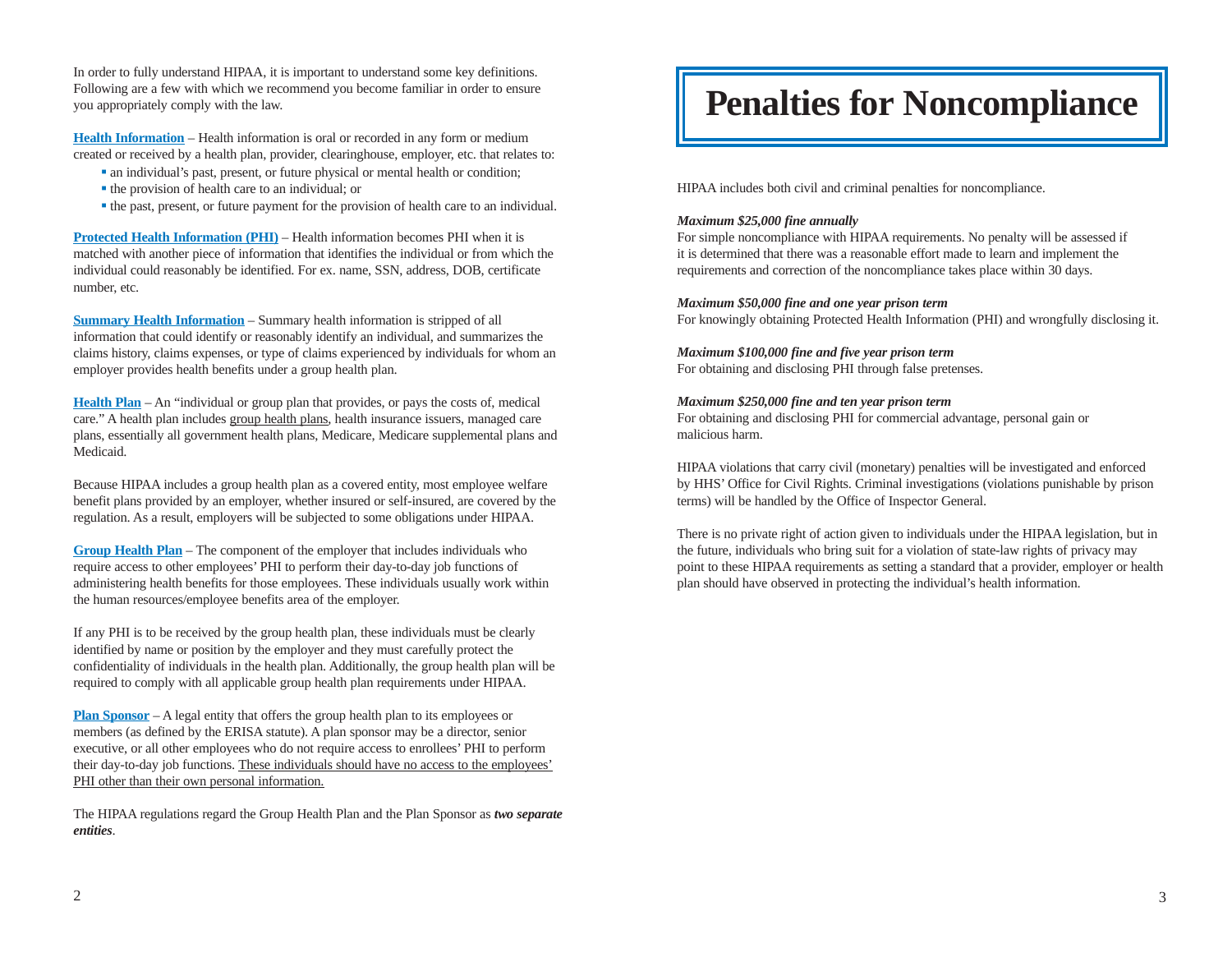## Transactions Requirements  $\|\qquad\|$  The Security Rule

A standard set of code terminology and electronic transaction formats will **allow all health care providers, health plans (for ex. CareFirst BlueCross BlueShield or your group health plan), employers and individuals** to exchange appropriate information faster and more accurately than the current practice of using a variety of formats.

These standard transaction formats and code sets are designed to allow for convenient electronic exchange of basic health care transactions such as submitting and checking the status of claims, enrollment and disenrollment information, remittance notices, premium payments, eligibility inquiries and responses and coordination of benefit activities.

Information shared between health plans for the coordination of benefits and the processing of claims for individuals with more than one health insurer must also follow the transaction standards.

The standard transactions addressed in the current Transactions and Code Sets Rule and their associated identifying numbers are:

- Claim Submission (837)
- Claim Payment (835)
- Claim Status Inquiry (276)
- Claim Status Response (277)
- **Eligibility Benefit Inquiry (270)**
- **Eligibility Response (271)**
- Referrals and Authorizations (278)
- ß Payroll Deducted and Other Group Premium Payment (820)
- **Benefit Enrollment and Maintenance (834)**

As part of this Rule, unique identifiers will be implemented for all entities involved in administering health care, such as providers, employers and health plans to further ensure faster and more accurate administration.

National provider and health plan identifiers will be overseen by the Centers for Medicare and Medicaid Services (CMS, formerly HCFA). Employer identifiers will be the IRSassigned Employer Identification Number (EIN) already in use today.

*Note: If the employer wants the group health plan to act as a conduit, the submission would have to comply with the transaction requirements.*

#### **Impact on Employers**

This Rule concerns primarily insurance companies, HMOs, health care providers and any organization that may act as a conduit of PHI (for ex. clearinghouses, billing firms, TPAs, etc.). Although employers may submit the content of some of the standard transactions (e.g., enrollment and disenrollment (834), or premium payment (820)), to one of the entities listed above, the *format* of those submissions does not have to comply with the requirements of this HIPAA Rule.

The Security Rule directly addresses the means used by a covered entity to safeguard PHI against unauthorized uses or disclosures. There are three primary types of security requirements of this Rule, including:

**Administrative Procedures** – For example, the establishment of clear policies and procedures to ensure understanding of who has and does not have authorized access to PHI.

**Physical Safeguards** – For example, the establishment of restricted, locked areas where PHI is stored.

**Technical Safeguards** – For example, the establishment of private computer files and/or firewalls making unauthorized access to PHI on a computer difficult.

By doing all three, covered entities will be able to better protect the integrity and confidentiality of PHI.

#### **Impact on Employers**

The Security Rule is currently in draft form pending finalization, but group health plans (i.e. the department or staff of the employer that handles day-to-day administration of the health plan) should begin planning now to comply with the Rule's requirements.

When planning for compliance, please note that the Security Rule requirements are intended to be "technology neutral" and "scalable". This means that no specific type of hardware or software is required, so long as the objectives of HIPAA are accomplished, and smaller group health plans that may not have the staff or dollar resources as larger group health plans are not required to use the same solutions to meet the Security Rule requirements.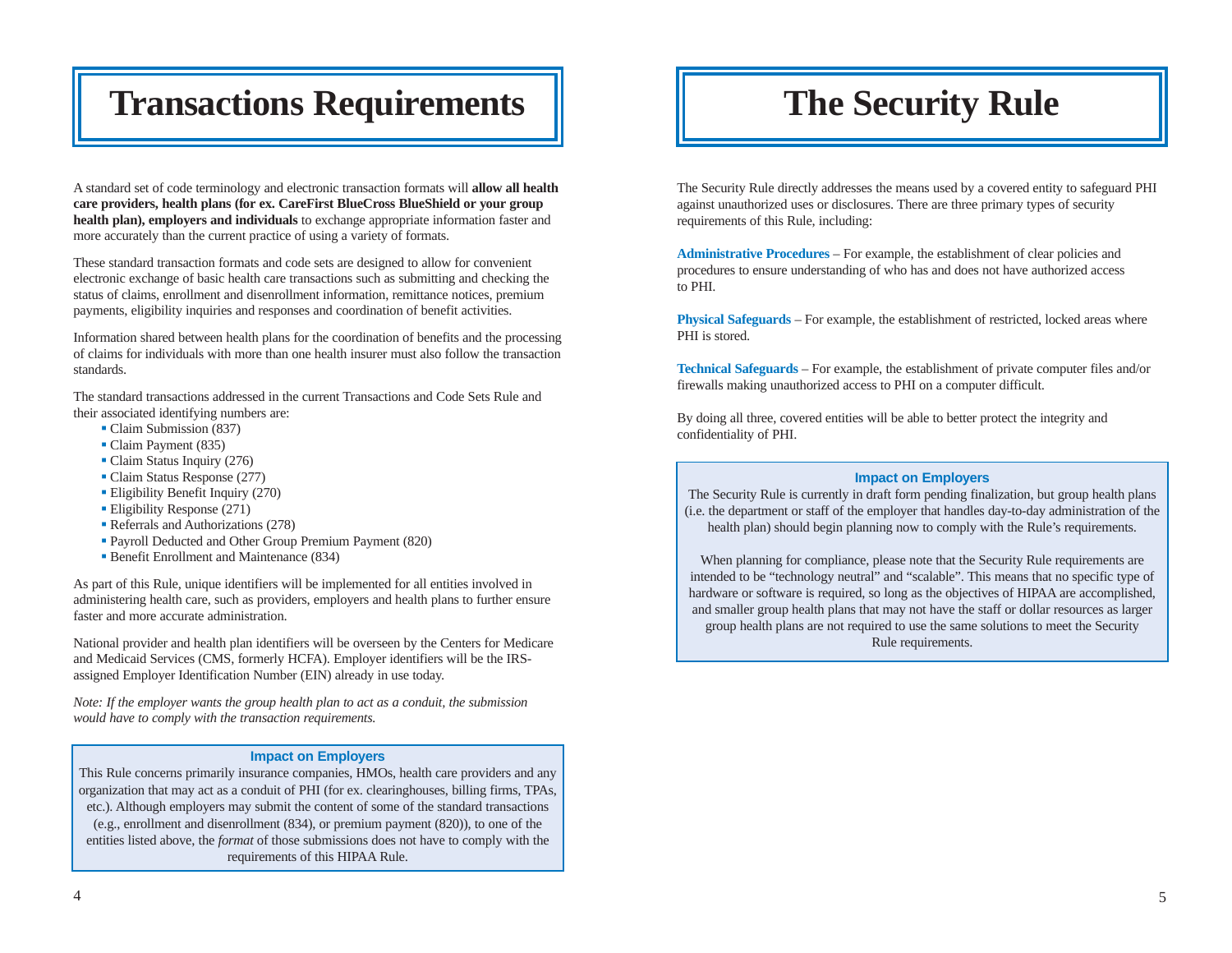# **The Privacy Rule**

The Privacy Rule sets a national minimum standard for the protection of individuals' PHI regardless of the form of that information. State laws still apply if they give the enrollee more privacy protection.

#### *It is the Privacy Rule that will have the most impact on employers and the health benefits plans that they sponsor.*

The Privacy Rule sets out requirements for:

- contracts with "business associates"
- uses of "consents" and "authorizations"
- ß uses and disclosures of PHI
- a "notice of privacy practices"
- member rights with regard to:
	- access to PHI,
	- amendment to PHI
	- restrictions on use of PHI, and
	- accounting for uses and disclosures of PHI
- ß privacy policies and procedures, including handling complaints, appointing a privacy officer, record retention, and providing staff training.

The Privacy Rule uses the structure created by ERISA, which sets up two distinct components within an entity offering health insurance benefits to employees to set its requirements. These components are the plan sponsor (i.e. the employer) and the group health plan (i.e. those who administer the plan).

The Privacy Rule creates a regulatory barrier to restrict the flow of PHI between a group health plan and the plan sponsor. *The primary goal of this separation is to prevent employers from using their employees' PHI when making employment-related decisions.*

#### **Impact on Employers**

Again, group health plans are considered covered entities under the Privacy Rule and as such, must comply with the requirements of the regulation in the same way as health insurers and providers.

A group health plan is not subject to the HIPAA requirements if, and only if, it meets two criteria:

- 1. The plan provides benefits solely through an insurance contract with an insurer or HMO (i.e., is fully insured); AND
- 2. the plan does not create or receive PHI. *(The plan may receive summary health information or information on whether an individual is enrolled or disenrolled from an insurer or HMO).*

#### **Fully-Insured Group Health Plans that Do Not Receive PHI**

A group health plan that fits this category has limited obligations under the Privacy Rule. The plan must:

- 1. Refrain from interfering with employees exercising their rights under the Privacy Rule (e.g., requesting access to or a copy of their health information, filing a privacy complaint); and
- 2. Refrain from requiring any person to waive rights under the Privacy Rule as a condition of receiving payment, enrolling in a health plan or being eligible for benefits.

#### **Fully-Insured Group Health Plans that Receive PHI or Self-Insured and Cost-Plus Plans**

Group health plans that fall into this category must fully comply with the Privacy Rule in the same way that a health insurer or provider would have to comply.

In addition to the two obligations imposed on fully insured group health plans that do not receive PHI (listed above), fully insured group health plans that receive PHI and selfinsured and cost-plus group health plans must:

- 1. Designate a privacy official who is responsible for the development and implementation of the group health plan's policies and procedures;
- 2. Designate a contact person (or office) who is responsible for receiving complaints filed under the Privacy Rule;
- 3. Establish policies and procedures concerning PHI that comply with the Privacy Rule;
- 4. Train all members of the workforce on the group health plan's PHI policies and procedures;
- 5. Establish appropriate administrative, technical, and physical safeguards to protect the privacy of PHI from intentional or unintentional use or disclosure that violates the Privacy Rule;
- 6. Provide a process for individuals to make complaints concerning the group health plan's policies and procedures, or its compliance with its policies and procedures or the Privacy Rule;
- 7. Establish and apply appropriate disciplinary measures against members of its workforce for violations of the group health plan's policies and procedures, or the Privacy Rule;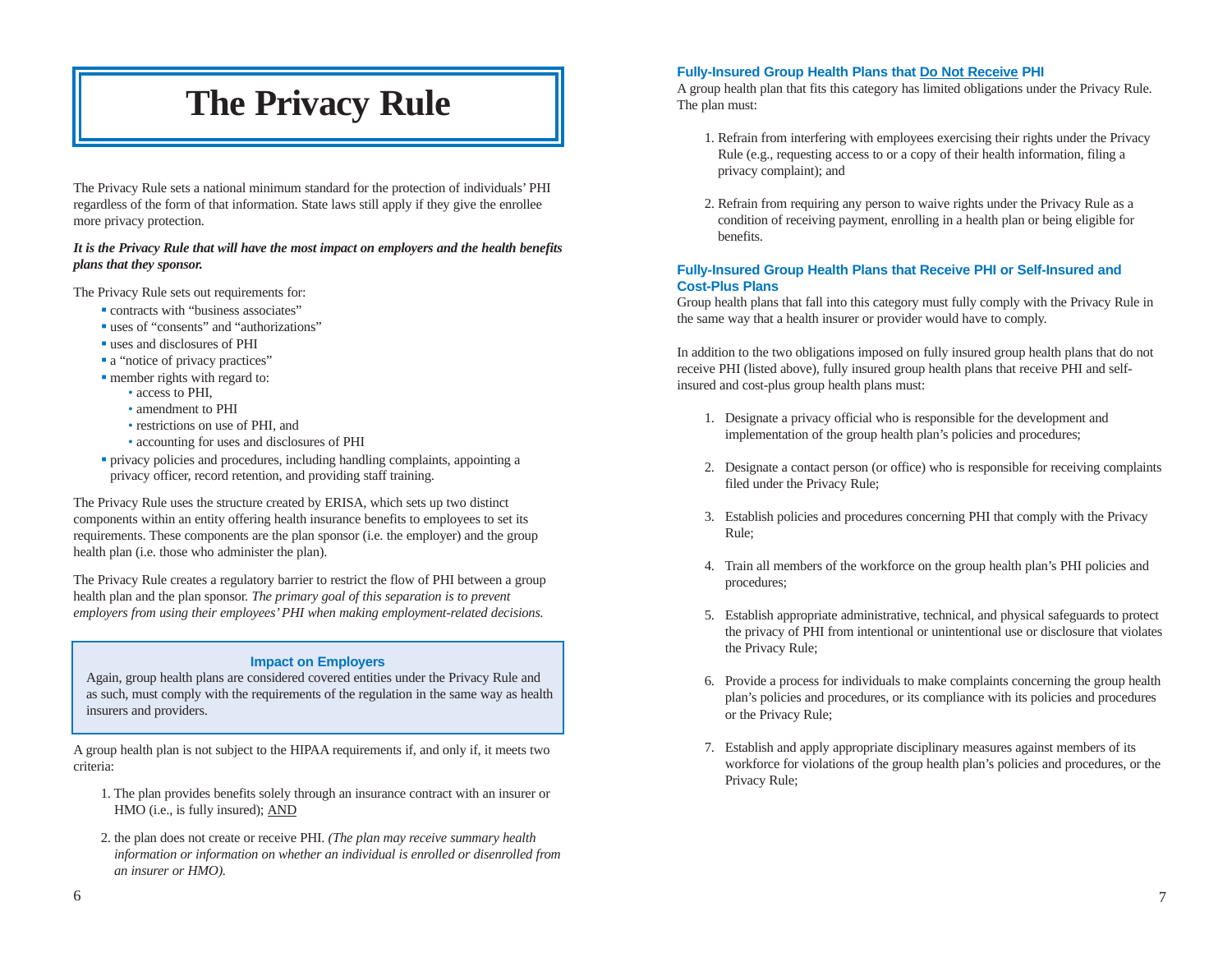- 8. Act promptly to correct a violation or otherwise lessen the harmful effects resulting from a violation of its policies and procedures about which it has knowledge;
- 9. Provide Notice of Privacy Practices to members of group health plan; and
- 10. Send agreements to business associates to ensure HIPAA compliance dealing with PHI.

#### **Plan Sponsors**

A plan sponsor's obligations will vary depending on whether it receives PHI, summary health information or no health information at all.

#### **If the plan sponsor needs no health information at all (neither PHI or summary health information):**

The plan sponsor has no compliance obligations under HIPAA.

#### **If the plan sponsor needs no PHI, but only summary health information or information on whether an individual is enrolled or disenrolled from an insurer or HMO:**

The impact of the Privacy Rule will be minimal. Summary health information may be released to a plan sponsor if the plan sponsor agrees to only use the information to:

- 1. obtain premium bids for providing health insurance coverage to the group health plan; or
- 2. modify, amend or terminate the group health plan.

### **If a plan sponsor requires PHI to manage its health benefits program:**

The compliance requirements increase dramatically in this situation. Before the plan sponsor may receive PHI from either the group health plan or the insurer, it must "certify" to the group health plan that its plan documents have been amended to incorporate the following provisions, and that it agrees to abide by them.

The plan sponsor must:

- 1. Only disclose PHI as permitted by the plan documents or as required by law;
- 2. Not use or disclose the PHI for employment-related actions or decisions, or in connection with any other benefit or employee benefit plan of the sponsor;
- 3. Ensure "adequate separation" of records and employees is established and maintained between the group health plan and the plan sponsor;
- 4. Ensure that the plan sponsor's agents and subcontractors (e.g., benefits consultants) agree to abide by the same restrictions and conditions as the plan sponsor in regard to the use of PHI received from the group health plan;
- 5. Report any improper use or disclosure of PHI to the group health plan;
- 6. Allow individuals to inspect and obtain copies of PHI about themselves;
- 7. Allow individuals to request to amend PHI about themselves;
- 8. Provide individuals with an accounting of disclosures of PHI made within the six years prior to the request for such accounting; and
- 9. Return or destroy PHI provided by the group health plan that is still maintained by the plan sponsor when no longer needed for the purpose that the disclosure was made. If not feasible, then limit the use and disclosure to those purposes; and
- 10. Make its internal practices, books and records relating to the use and disclosure of PHI available to the Department of Health and Human Services (HHS) for purposes of auditing the group health plan's compliance with the Privacy Rule.

It may be relatively easy to certify that the plan sponsor will not use employee PHI for employment decisions. However, in some situations, when the employees managing the group health plan are the same persons responsible for other employment-related matters, potentially posing a challenge to the requirement of maintaining "adequate separation" of employee records, these requirements create significant complexity for employers as plan sponsors.

An employer, in its role as plan sponsor, must carefully consider the implications of these requirements to determine whether it wishes to receive PHI.

*Note: We intend to send PHI directly to the group health plan and not to the plan sponsor. If the plan sponsor requires us to send PHI, we will request a copy of the certification that the plan documents have been amended.*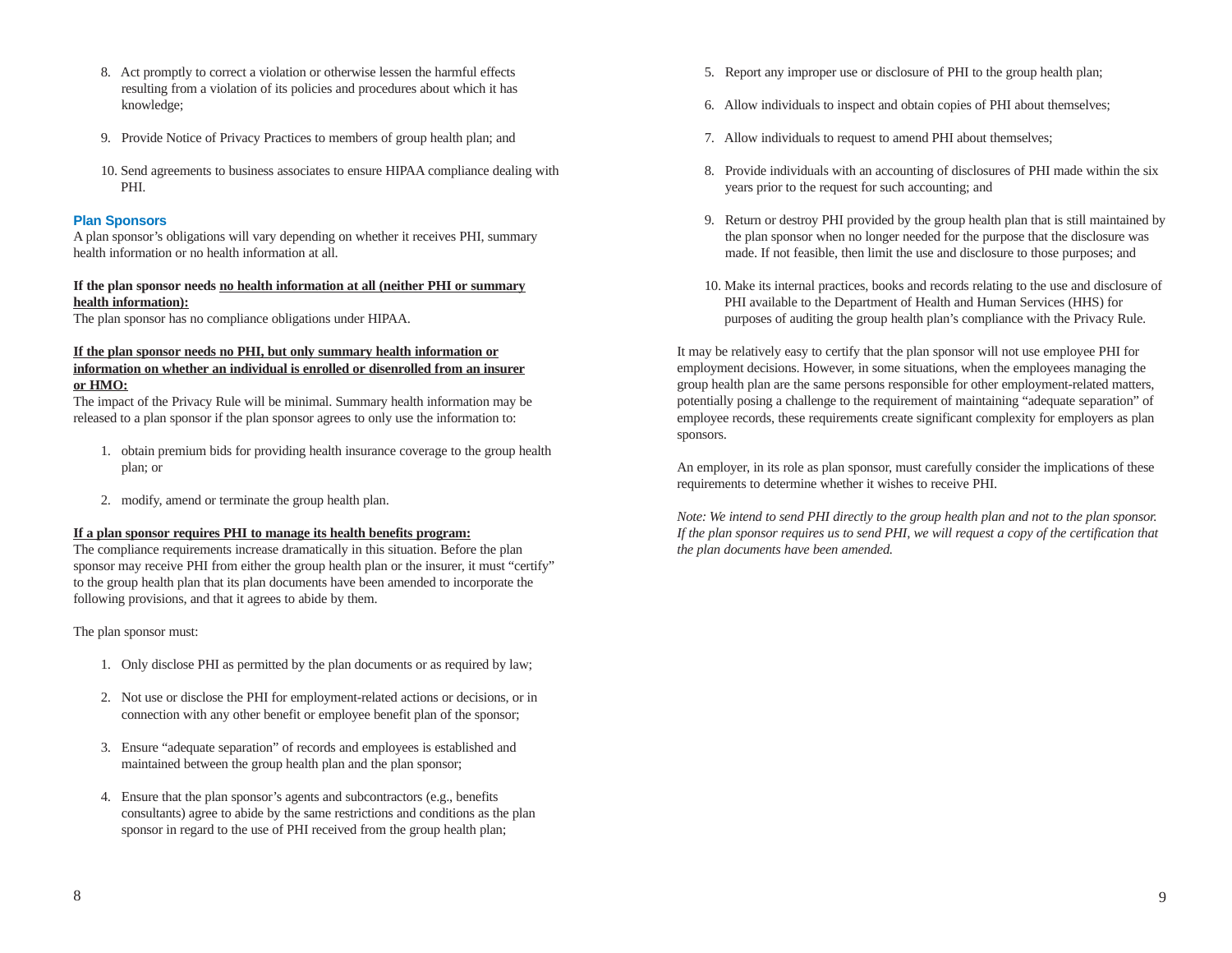### **Your Relationship with CareFirst BlueCross BlueShield Under HIPAA**

CareFirst has spent significant time examining how the HIPAA regulations affect our business relationship with plan sponsors and fully insured and self-insured group health plans. We believe the policies we will implement to ensure compliance will allow both CareFirst BlueCross BlueShield and you to continue to administer coverage in a manner that minimizes disruption to the service you and your employees enjoy from CareFirst.

#### **Plan Sponsors**

As a corporate policy, we will *not* provide PHI to a plan sponsor. The plan sponsor can still receive summary health information or information on whether an individual is enrolled or disenrolled from an insurer or HMO. PHI will be shared only with the group health plan and the employees identified as administering the plan.

#### **Fully Insured Group Health Plans**

As a corporate policy, we will provide PHI to a *fully insured* group health plan only according to the following:

- 1. We will inform the group health plan representative that we will take his/her question or issue, but will return the call directly to the member; or
- 2. If the member is in the presence of the group health plan representative while he/she is attempting to contact us, we will accept a verbal authorization from the member, note that in our records, then discuss the issue with the member and health plan representative; or
- 3. If the first and second options listed above are not possible, we will ask the group health plan representative to fax us an authorization completed by the member that will allow us to speak with him/her about a particular issue. Once this has been received, we will assist the group health plan representative in the appropriate manner.

By following this protocol, a *fully insured* group health plan WILL NOT be required to meet the 10 Privacy Rule requirements listed on bottom of page seven. Remember, the group health plan or plan sponsor can still receive summary health information or information on whether an individual is enrolled or disenrolled from an insurer or HMO.

#### **Self-Insured or Cost-Plus Group Health Plans**

A *self-insured or cost-plus* group health plan must complete the 10 Privacy Rule requirements listed on page seven. To ensure that these group health plans continue to receive the PHI they are currently receiving from CareFirst BlueCross BlueShield to administer the group health plan, we will take the following actions:

- 1. We will enter into a Business Associate Agreement that specifies the functions CareFirst BlueCross BlueShield will perform for the plan, after which the group health plan can exchange PHI with us to allow us to assist in administering the health plan;
- 2. A disclaimer will be placed on all reports and other communications to the group health plan that may contain PHI stating that the PHI is being furnished to the group health plan only and not the plan sponsor; and
- 3. Before responding to one who has contacted us for a member, we will verify the identity of the person, and ascertain that he/she is representing the group health plan and not the plan sponsor.